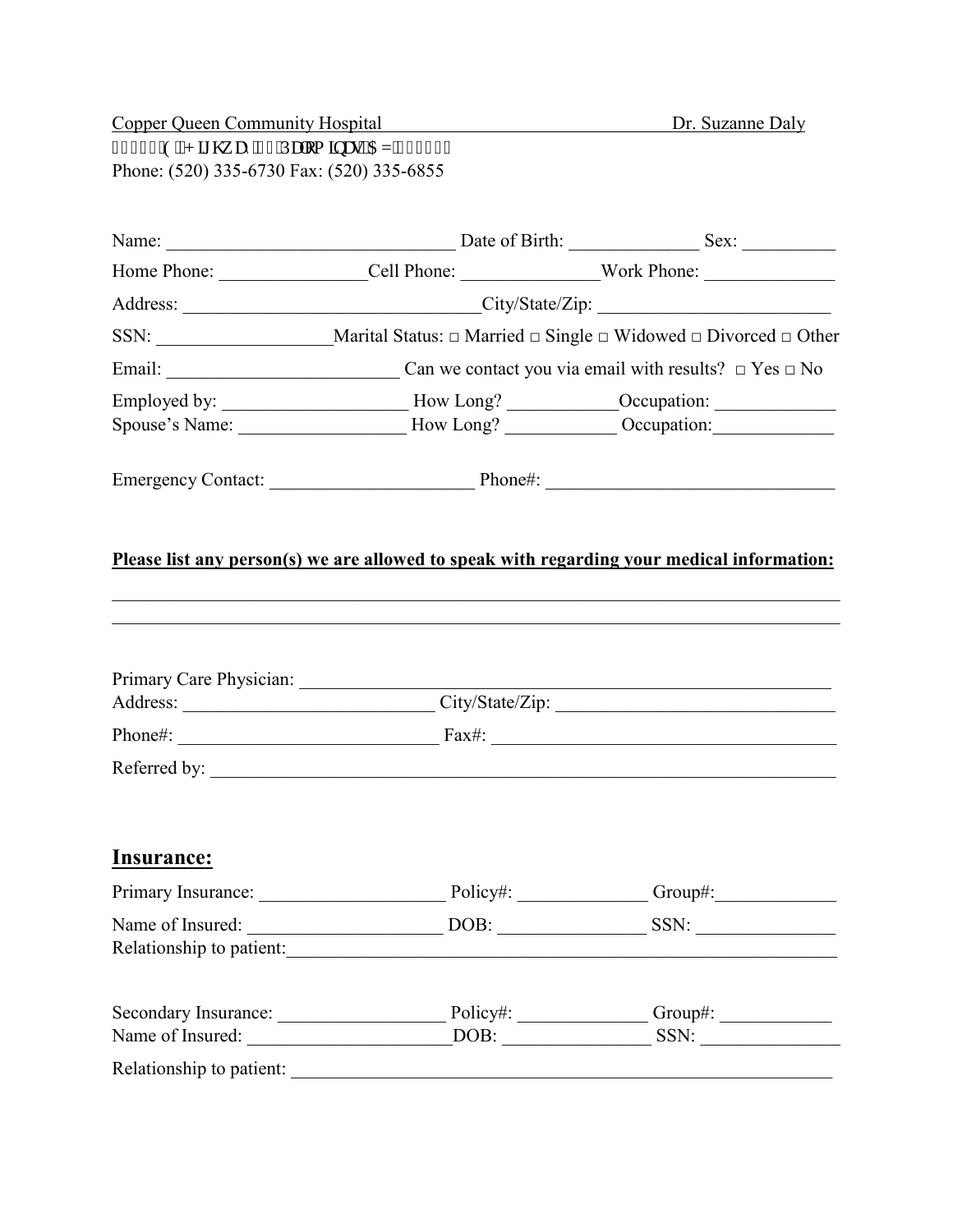# **Copper Queen Community Hospital**  Dr. Suzanne Daly

%) &( '9"< ][ \k Uni &DUca ]bUğ5N', ) \*%} Phone: (520) 335-6730 Fax: (520) 335-6855

| <b>Name</b>                                                                                        | <u>DOB:</u> DOB: Date Date                                                                                     |                     |  |  |  |
|----------------------------------------------------------------------------------------------------|----------------------------------------------------------------------------------------------------------------|---------------------|--|--|--|
|                                                                                                    |                                                                                                                |                     |  |  |  |
|                                                                                                    | Are you allergic to any medications? ___ None ___ Yes, please list below                                       |                     |  |  |  |
| Are you allergic to: ___Milk ___Soy ___Eggs ___ None                                               |                                                                                                                |                     |  |  |  |
|                                                                                                    | Do you drink alcohol: ___No ___Yes, How much? ______________Quit? When: ____________________________           |                     |  |  |  |
|                                                                                                    | Do you smoke: ___Never ___Yes, How much? _____________ Former Smoker Quit when? ___________                    |                     |  |  |  |
|                                                                                                    | Recreational Drugs ____ No _____ Yes, please list ______________________________                               |                     |  |  |  |
|                                                                                                    | Please list all medications (prescription or over the counter, vitamins, or herbs that you are currently       |                     |  |  |  |
| taking) including dosage and frequency                                                             |                                                                                                                |                     |  |  |  |
| <b>Medication</b><br><b>Dosage</b><br><b>Frequency</b>                                             |                                                                                                                |                     |  |  |  |
|                                                                                                    |                                                                                                                |                     |  |  |  |
|                                                                                                    |                                                                                                                |                     |  |  |  |
|                                                                                                    |                                                                                                                |                     |  |  |  |
|                                                                                                    |                                                                                                                |                     |  |  |  |
|                                                                                                    |                                                                                                                |                     |  |  |  |
|                                                                                                    |                                                                                                                |                     |  |  |  |
|                                                                                                    |                                                                                                                |                     |  |  |  |
|                                                                                                    |                                                                                                                |                     |  |  |  |
| <b>Previous Surgical History (Please include year)</b>                                             |                                                                                                                |                     |  |  |  |
|                                                                                                    | Gallbladder/Cholecystectomy__________Hysterectomy___________Appendix/Appendectomy _________________            |                     |  |  |  |
|                                                                                                    | Heart Surgery (type) ______________ Colon/Bowel ____________________ Other ___________________________________ |                     |  |  |  |
| Past Medical History (Please check all that apply)                                                 |                                                                                                                |                     |  |  |  |
|                                                                                                    | Prior Colonoscopy: When _____________ Findings: Colon Polyps____ Colon Cancer____ Other____________            |                     |  |  |  |
| Prior Upper Endoscopy: When _____________ Findings: IBS____ Ulcers (where?) ______ Other__________ |                                                                                                                |                     |  |  |  |
| Rash Where? ________Heartburn____Ulcerative Colitis____Diverticular Disease ____ Mouth Sores       |                                                                                                                |                     |  |  |  |
|                                                                                                    | ___High Blood Pressure Anemia___ Yellow skin/eyes (jaundice) ___ Diabetes___ Arthritis___                      |                     |  |  |  |
|                                                                                                    | _Thyroid Disease: Hypo or__ Hyper____ Kidney Disease _________________                                         |                     |  |  |  |
| Swollen ankles/feet____ Other: ______________________                                              |                                                                                                                |                     |  |  |  |
| Mark all that apply:                                                                               |                                                                                                                |                     |  |  |  |
| <b>Heart Problems</b><br>Yes<br>No                                                                 | <b>Lung Problems</b>                                                                                           | <b>No</b><br>Yes    |  |  |  |
| Chest pain/angina                                                                                  | Asthma/wheezing<br>How often <b>How</b>                                                                        |                     |  |  |  |
| Heart failure                                                                                      | When                                                                                                           | Emphysema/COPD      |  |  |  |
| Afib/Pacemaker                                                                                     | CPAP/O2                                                                                                        |                     |  |  |  |
| Arrhythmias                                                                                        |                                                                                                                | Shortness of breath |  |  |  |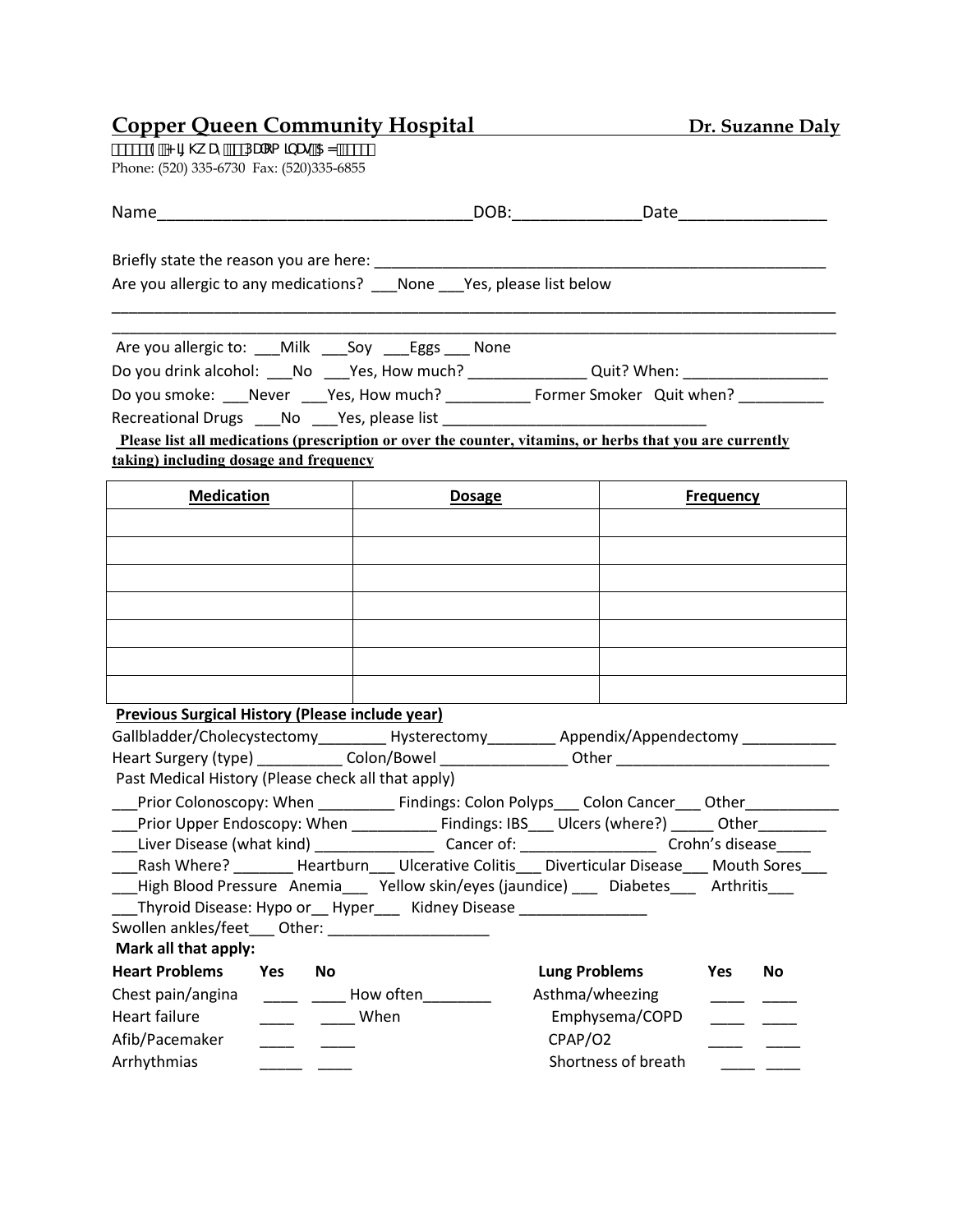| Name:                                                                                                                                              | DOB:                             |  |                                  |  |
|----------------------------------------------------------------------------------------------------------------------------------------------------|----------------------------------|--|----------------------------------|--|
|                                                                                                                                                    |                                  |  |                                  |  |
|                                                                                                                                                    |                                  |  |                                  |  |
|                                                                                                                                                    |                                  |  |                                  |  |
| Anxiety/Depression: Yes No Stress Level? Low Moderate High                                                                                         |                                  |  |                                  |  |
|                                                                                                                                                    |                                  |  |                                  |  |
| Please make any recent digestive symptoms that apply:                                                                                              |                                  |  |                                  |  |
| Abdominal Pain Heartburn Acid Reflux Nausea Vomiting Change in bowl habits<br>Diarrhea Constipation Blood in stool Rectal bleeding Weight gain lbs |                                  |  |                                  |  |
| Weight loss lbs Hemorrhoids Internal External Trouble swallowing                                                                                   |                                  |  |                                  |  |
|                                                                                                                                                    |                                  |  |                                  |  |
| <b>Family History: Mark here if unknown</b>                                                                                                        |                                  |  |                                  |  |
| Father: Alive ___ Age ___ Deceased ___ Age ___ Cause of Death __________________                                                                   |                                  |  |                                  |  |
| Mother: Alive ___ Age ___ Deceased ___ Age ___ Cause of Death                                                                                      |                                  |  |                                  |  |
|                                                                                                                                                    |                                  |  |                                  |  |
| Family Health History                                                                                                                              | Maternal/Relationship to patient |  | Paternal/Relationship to patient |  |
| Colon Polyps                                                                                                                                       |                                  |  |                                  |  |
| <b>Ulcerative Colitis</b>                                                                                                                          |                                  |  |                                  |  |
| <b>Liver Disease</b>                                                                                                                               |                                  |  |                                  |  |
| <b>Diabetes</b>                                                                                                                                    |                                  |  |                                  |  |
| Colon Cancer                                                                                                                                       |                                  |  |                                  |  |
| <b>Gastric Cancer</b>                                                                                                                              |                                  |  |                                  |  |
| Gallstones                                                                                                                                         |                                  |  |                                  |  |
| Crohn's                                                                                                                                            |                                  |  |                                  |  |
| <b>IBS</b>                                                                                                                                         |                                  |  |                                  |  |
| What Kind?                                                                                                                                         |                                  |  |                                  |  |
| Pancreatitis                                                                                                                                       |                                  |  |                                  |  |
| Ovarian/Endometrial Cancer                                                                                                                         |                                  |  |                                  |  |
| Other Cancer                                                                                                                                       |                                  |  |                                  |  |
| What Kind?                                                                                                                                         |                                  |  |                                  |  |

## **Social History**

Marital Status:

\_\_Single \_\_Married \_\_Divorced \_\_Widowed \_\_Domestic Partnership

Occupation: \_\_\_\_\_\_\_\_\_\_\_\_\_\_\_\_\_\_\_\_\_\_\_\_\_\_\_\_\_\_\_ Number of Children: \_\_\_\_\_\_\_\_\_\_\_\_\_\_\_\_\_\_

Pharmacy: \_\_\_\_\_\_\_\_\_\_\_\_\_\_\_\_\_\_\_\_\_\_\_\_\_\_\_\_\_\_\_\_\_\_\_\_\_\_\_\_\_\_\_\_\_\_\_\_\_\_\_\_\_\_\_\_\_\_\_\_\_\_\_\_\_\_\_\_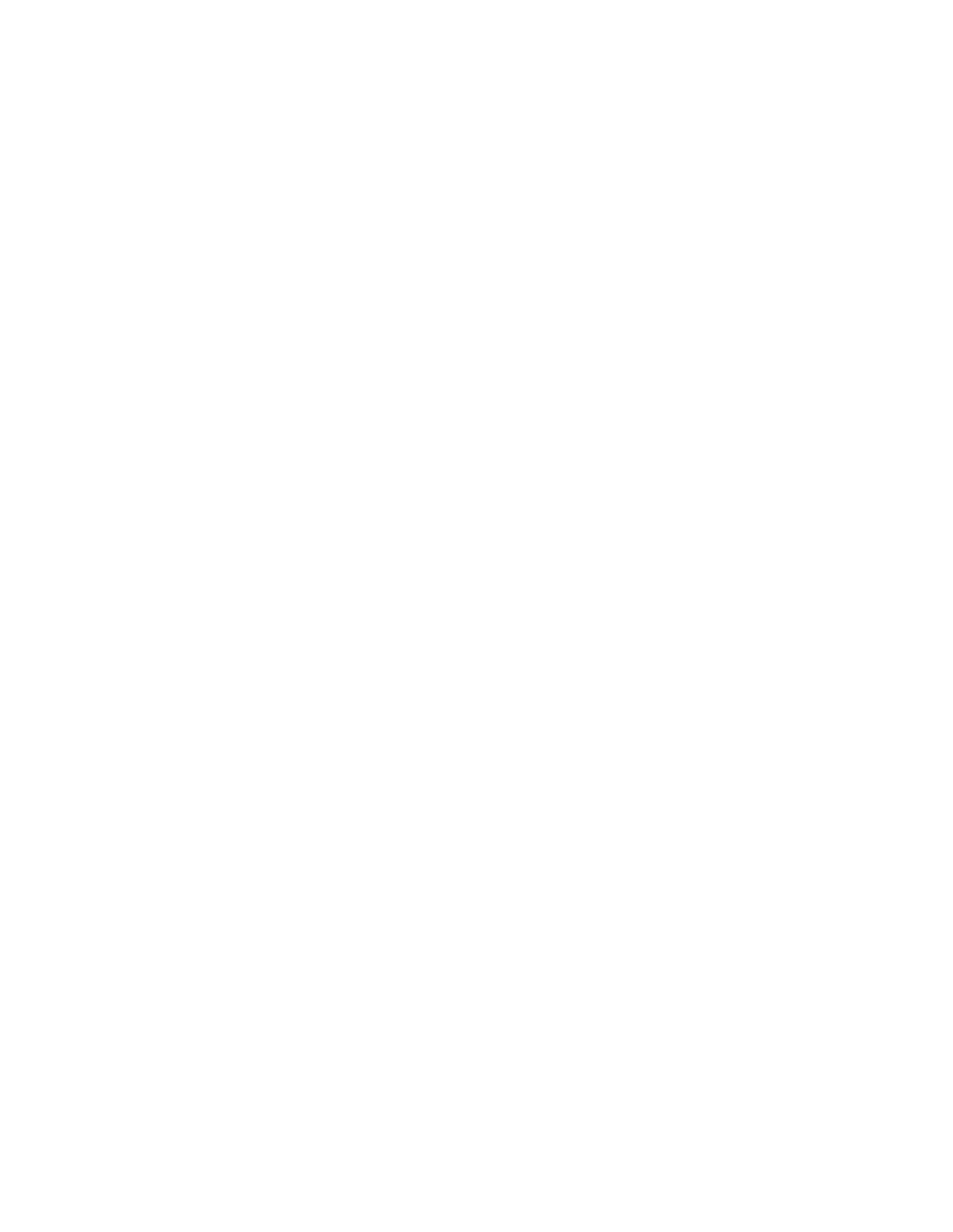## **Copper Queen Community Hospital <b>Dr. Suzanne Daly**

%) & 9"< || \k Uni &DUca |bUğ5N, ) \*%  $D\c{bY}$  if  $88E'$  ') !\*+' S : U. if  $88E'$  ') !\*, )) '

#### **This form is to provide the safest care possible, these questions are required by our Anesthesia Department. Please take a moment and complete as accurately as you can. Thank you for letting us care for you!**

| <b>Patient Name</b> | Date of Birth                       | Age | Height                                 | Weight |
|---------------------|-------------------------------------|-----|----------------------------------------|--------|
| Proposed Surgery    | Medication Allergies (Please list): |     | Egg Allergy<br><b>YES</b><br><b>NO</b> |        |

#### List all medication/supplements/over the counter pills you take: \_\_\_\_\_\_\_\_\_\_\_\_\_\_\_\_\_\_\_\_\_\_

|                                | NO | Yes and how much |
|--------------------------------|----|------------------|
| Do you drink alcohol?          |    |                  |
| Do you smoke?                  |    |                  |
| Do you use recreational drugs? |    |                  |

\_\_\_\_\_\_\_\_\_\_\_\_\_\_\_\_\_\_\_\_\_\_\_\_\_\_\_\_\_\_\_\_\_\_\_\_\_\_\_\_\_\_\_\_\_\_\_\_\_\_\_\_\_\_\_\_\_\_\_\_\_\_\_\_\_\_\_\_\_\_\_\_\_\_\_\_\_\_\_\_\_\_\_\_\_\_\_\_\_\_\_\_\_\_\_\_\_\_\_\_\_\_\_\_\_\_\_\_

\_\_\_\_\_\_\_\_\_\_\_\_\_\_\_\_\_\_\_\_\_\_\_\_\_\_\_\_\_\_\_\_\_\_\_\_\_\_\_\_\_\_\_\_\_\_\_\_\_\_\_\_\_\_\_\_\_\_\_\_\_\_\_\_\_\_\_\_\_\_\_\_\_\_\_\_\_\_\_\_\_\_\_\_\_\_\_\_\_\_\_\_\_\_\_\_\_\_\_\_\_\_\_\_\_\_\_\_

List all surgeries that you have had: \_\_\_\_\_\_\_\_\_\_\_\_\_\_\_\_\_\_\_\_\_\_\_\_\_\_\_\_\_\_\_\_\_\_\_\_\_\_\_\_\_\_\_\_\_\_\_\_\_\_\_\_\_\_\_\_\_\_\_\_\_\_\_\_\_\_\_\_\_\_\_\_\_\_\_\_\_\_\_

Have you ever had? The May the More of North More of Yes, please provide more details Chest Pain/Angina Heart Attack Heart Failure A.Fib/Pacemaker Arrhythmias/Defibrillator Stents Leg Pain/Clotting Heart Surgery High Blood Pressure Asthma Emphysema/COPD Recent Pneumonia Liver Disease Hepatitis Kidney Disease (Not Stones) Dialysis Renal Failure Diabetes Low Blood Sugar Seizure/Convulsions